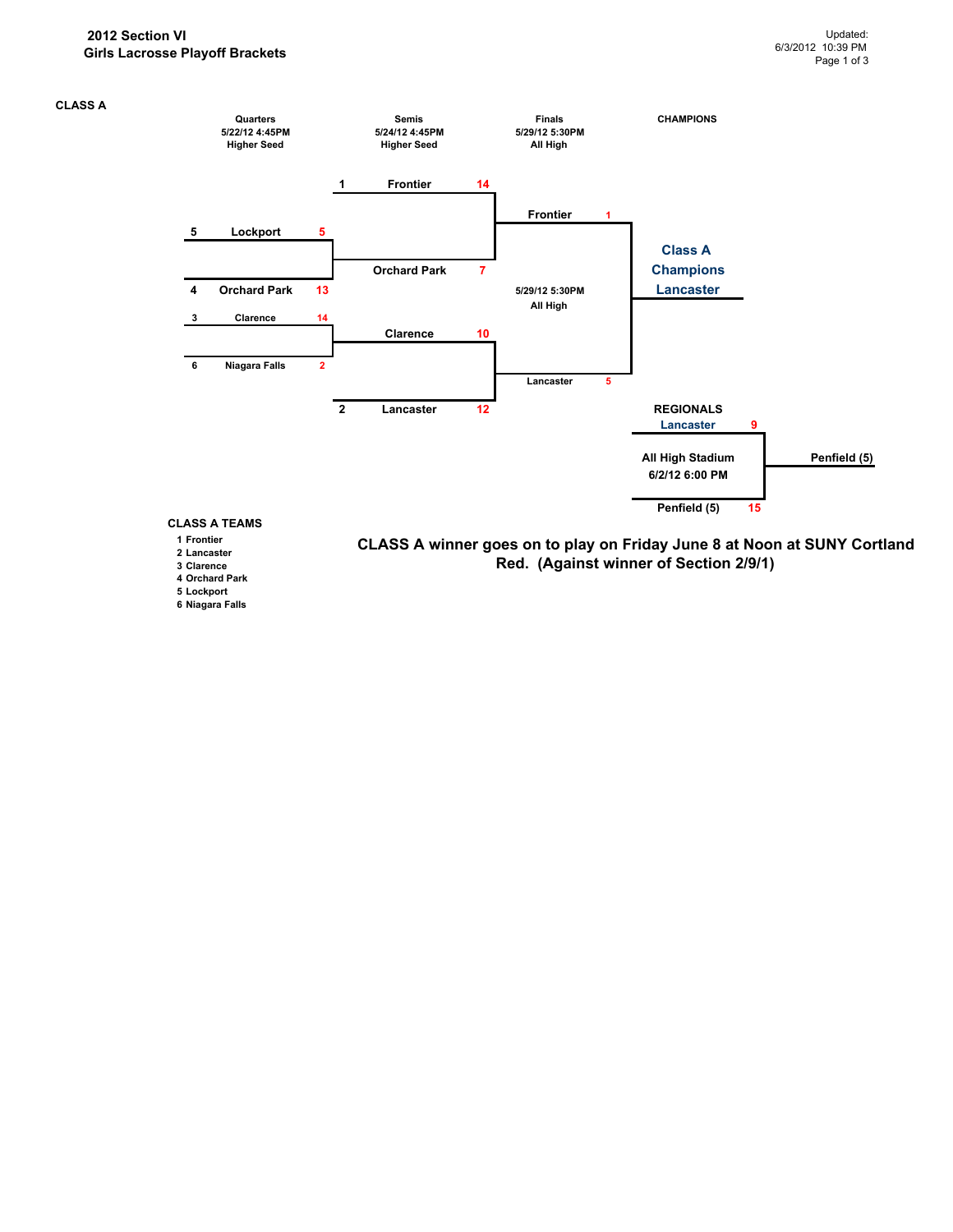**11 Grand Island**